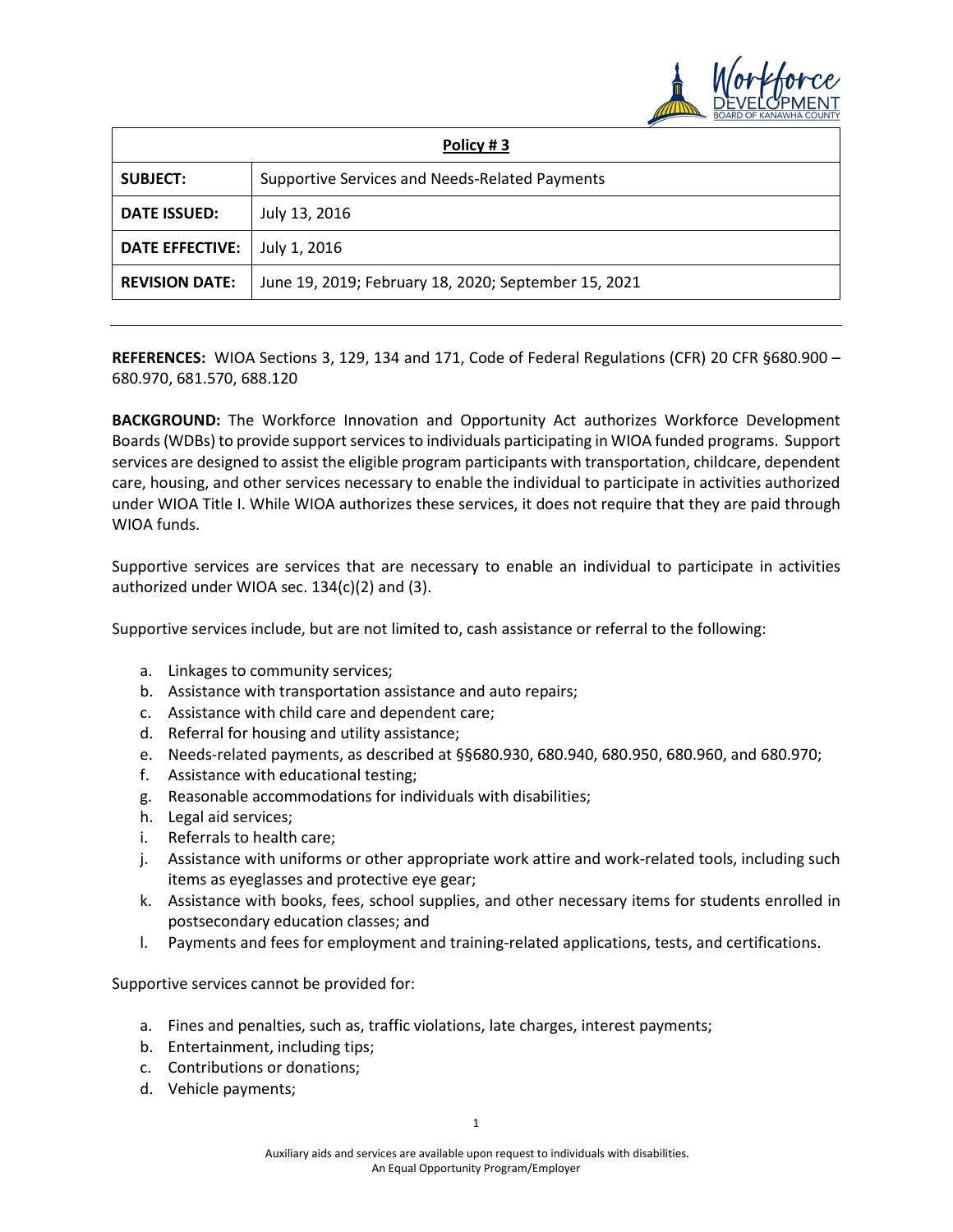

- e. Refundable deposits;
- f. Alcohol or tobacco products;
- g. Pet products;
- h. Supplies for plants;
- i. Membership fees (fitness clubs, social clubs, annual fees for credit cards;
- j. 0ut of state job search and relocation expenses that are paid by the prospective employer or by the employer who laid off the individual,

**ACTION:** The Region III Workforce Development Board of Kanawha County (WDB-KC), in cooperation with One Stop Partners, will determine the need for support services/needs related payments for individuals enrolled in approved WIOA career services or training activities. The individual, in cooperation with the Career Planner/Case Manager, will document need and that support services are not able to be obtained from other sources. If unable to obtain the services from other sources, the WDB-KC will authorize support services, if funding is available. WIOA funds will be obligated in the program year in which the request is approved.

Individuals who are determined Basic Skills Deficient (WDB-KC Policy #1) by a standardized assessment tool by a WIOA Career Planner will be referred to Remedial Training to increase skill levels. Supportive Services will be made available, as funding allows, for individuals referred to and attend Remedial Training.

Remedial Training is defined as training assigned to assist students in order to achieve expected core competencies in core academic skills such as literacy and numeracy. Remedial Training is also known as development education, basic skills education, compensatory education, preparatory education, and academic upgrading.

Total amount of Supportive Services/Needs Related Payments are capped at \$5,000 in one Program Year.

## Guidance for approval of supportive services/needs related payments:

Every effort will be undertaken to determine that these services are not available from another funding source. The Title I WIOA eligible individual, with assistance from the Career Planner/Case Manager should document at least three (3) other sources that were contacted to ascertain that the service was not able to be obtained.

Supportive services are necessary to enable the person to enter or continue training, career services and/or work experiences/employment

Please note individuals may need transportation assistance to get to work, uniforms, driver's license, clothing, etc. Once the individual starts receiving wages, the WDB-KC will re-evaluate the need for supportive services/needs related payments; in general, the payment may be allowable until the individual receives the first paycheck/wages.

a. Transportation:Mileage reimbursement may be provided based upon the number of miles from the individual's home to place of employment (must be at least 10 miles one way). The round- trip mileage reimbursement must be documented by a mileage calculator, such as MapQuest or Google maps, and will be reimbursed at the current GSA rate. Timesheets must be provided to back up the request for mileage on days the individual is working and/or in training. Bus passes may be purchased and/or reimbursed for those individuals that do not have a car. Lyft and/or Uber may be reimbursed when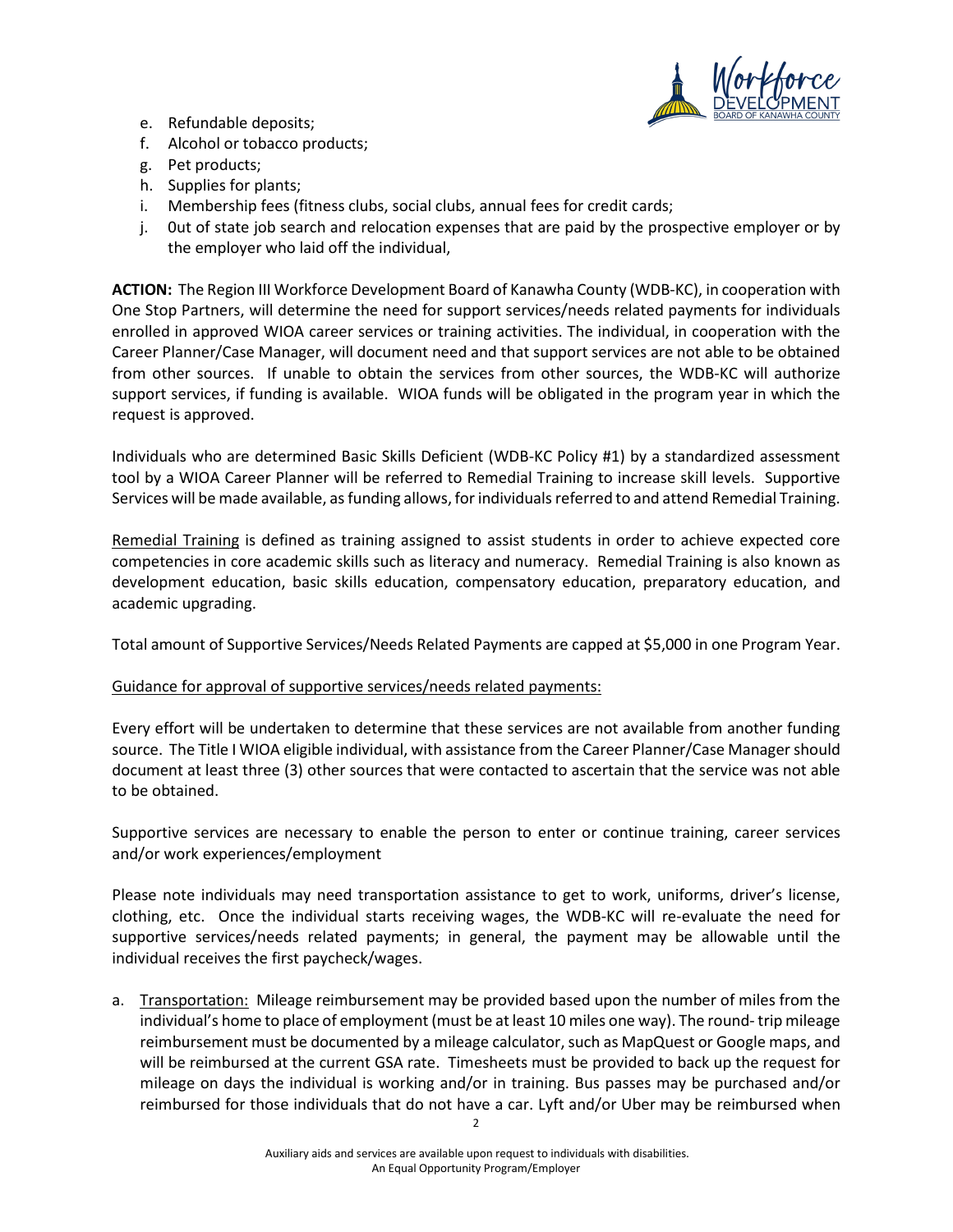

bus schedules do not accommodate an individual's class schedule (bus

arrives over 2 hours before or after class, or bus drop locations are over 1 mile away). Any request for reimbursement must include a receipt identifying the pick- up and drop- off locations. Payment for tips is not allowable.

- b. Vehicle repairs: In order for repairs to be paid, the individual must need the transportation to successfully participate in their training program or to conduct job search after training is completed. The individual must provide the following:
	- Proof of car ownership (title and/or registration in participant's name)
	- Proof of current car insurance in participant's name
	- Proof of up-to-date inspection sticker and car license (allowances can be made if the repairs are needed in order for the vehicle to pass inspection)
	- Estimate of needed repairs outlining parts and labor charges
		- o If under \$300 one estimate
		- o Between \$300 1000, two estimates

Any reimbursement will be made to the vendor who provided the repairs and/or equipment, not the participant. The vehicle must not be over twenty (20) years old. Car repairs are capped at \$1,000 in the program year.

- c. Child and/or Dependent Care Assistance: Child and/or Dependent Care payments may be provided if an individual needs financial assistance in order to participate in approved career and/or training activities. The family income must follow current income guidelines and WDB-KC Adult or Dislocated Workers Priority of Service level. WDB-KC will pay 50% of the out-of-pocket costs for individuals, with a maximum amount of \$500.00 per year. Payments are only allowable for approved childcare providers. Listing of approved childcare providers can be obtained from WV Connect.
- d. Work-related Expenses: WIOA customers receiving Career and/or Training services under WIOA section 134 may be aided in purchasing uniforms, tools, equipment, protective gear, certifications, licensures, and other needed items in order to successfully participate in the approved activity. Books, fees, school-related expenses can be provided based upon need and documentation that the assistance cannot be provided from another source and was not allocated via the participants' Individual Training Account (ITA). Costs for drug testing required each semester when an individual is having tuition paid by WV Invests is allowable, if the individual is a WIOA participant. Receipts for actual expenses must be provided and documentation of the need included in the individual's file. If an individual is unable to wait for reimbursement, a list of approved vendors may be obtained from WDB-KC.
- e. Needs Related Payments (NRP): To be eligible for NRPs, a participant must document the need for such payments based upon income and family size (federal poverty guidelines). NPRs will be made available to individuals who are deemed in need of funds after assessment by a WIOA Career Planner.

## Adults:

- Be unemployed;
- Not qualify for, or have ceased qualifying for, unemployment compensation; and
- Be enrolled in a program of training services under WIOA, section 134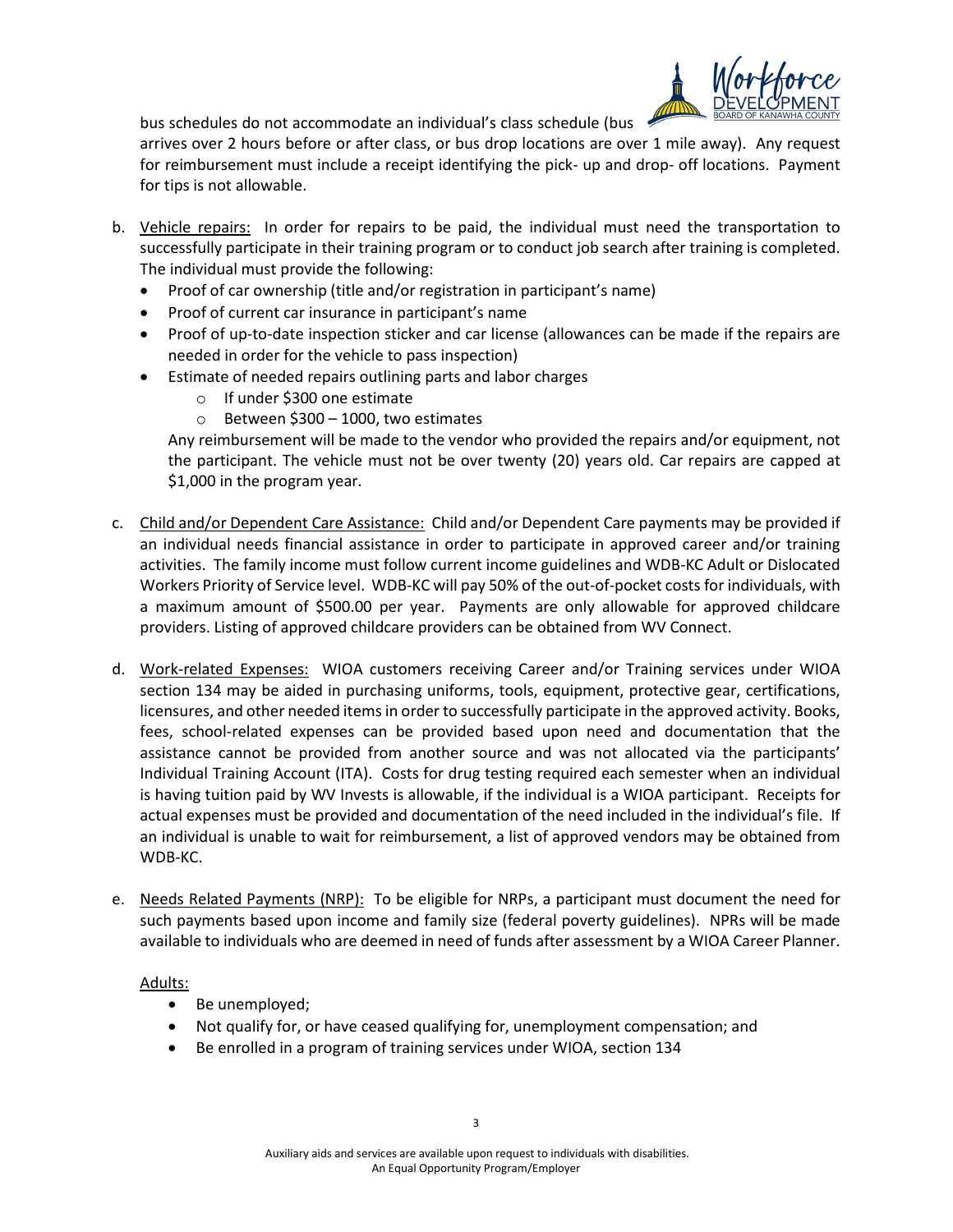

## Dislocated Workers:

- Be unemployed; and
	- Have ceased qualifying for unemployment compensation or trade adjustment allowance under TAA; and
	- Be enrolled in a program of training services under WIOA section 134 by the end of the 13<sup>th</sup> week after the most recent layoff that resulted in a determination of the worker's eligibility as a dislocated worker, or, if later, by the end of the  $8<sup>th</sup>$  week after the worker is informed that a short-term layoff will exceed 6 months; or
- Be unemployed and did not qualify for unemployment compensation or trade readjustment assistance under TAA; and
- Be enrolled in a program or training services under WIOA section 134

Additional policy/qualifications for Needs-Related Payments are:

- Limited to \$100 per week while training classes are being held.
- Individuals will not be paid NRPs while on sick, vacation or holiday leave or during official breaks designated by the training institution
- Must be supported by timesheets verifying attendance, signed by instructor and/or the training facility and participant
- Individuals must be enrolled in training full-time and maintain 2.0 GPA to qualify
- The maximum length of time for needs related payments are 52 weeks in a PY

Required documentation for Needs-Related Payments:

- Copy of UI entitlement decision or confirmation of UI benefits being exhausted
- Copy of training classes for each period of training (quarter, semester, etc.)
- Verification of enrollment/registration, participation, grades and completion of training classes

The Executive Director and/or Program Manager will have the authority to authorize NRPs and respond to questions and/or complaints. If an individual has been denied or had suspended NRPs, they are covered by the WDB-KC complaint/grievance procedure. The complaint must be put in writing.

Payments will be processed twice a month and Reimbursement Form, with required documentation must be submitted, no later than 4:00 pm on the  $10<sup>th</sup>$  and  $25<sup>th</sup>$  of each month. Should those dates fall on a weekend or holiday, the forms are due on the next regular scheduled business day. An internal tracking system will be maintained that includes:

- Amount of approved NRP and/or supportive services
- Date of check and date check was mailed

In the event of any overpayment or fraudulent activity the payments will immediately cease, and recovery attempts will be undertaken. All cases of fraud will be forwarded to appropriate legal authorities for prosecution.